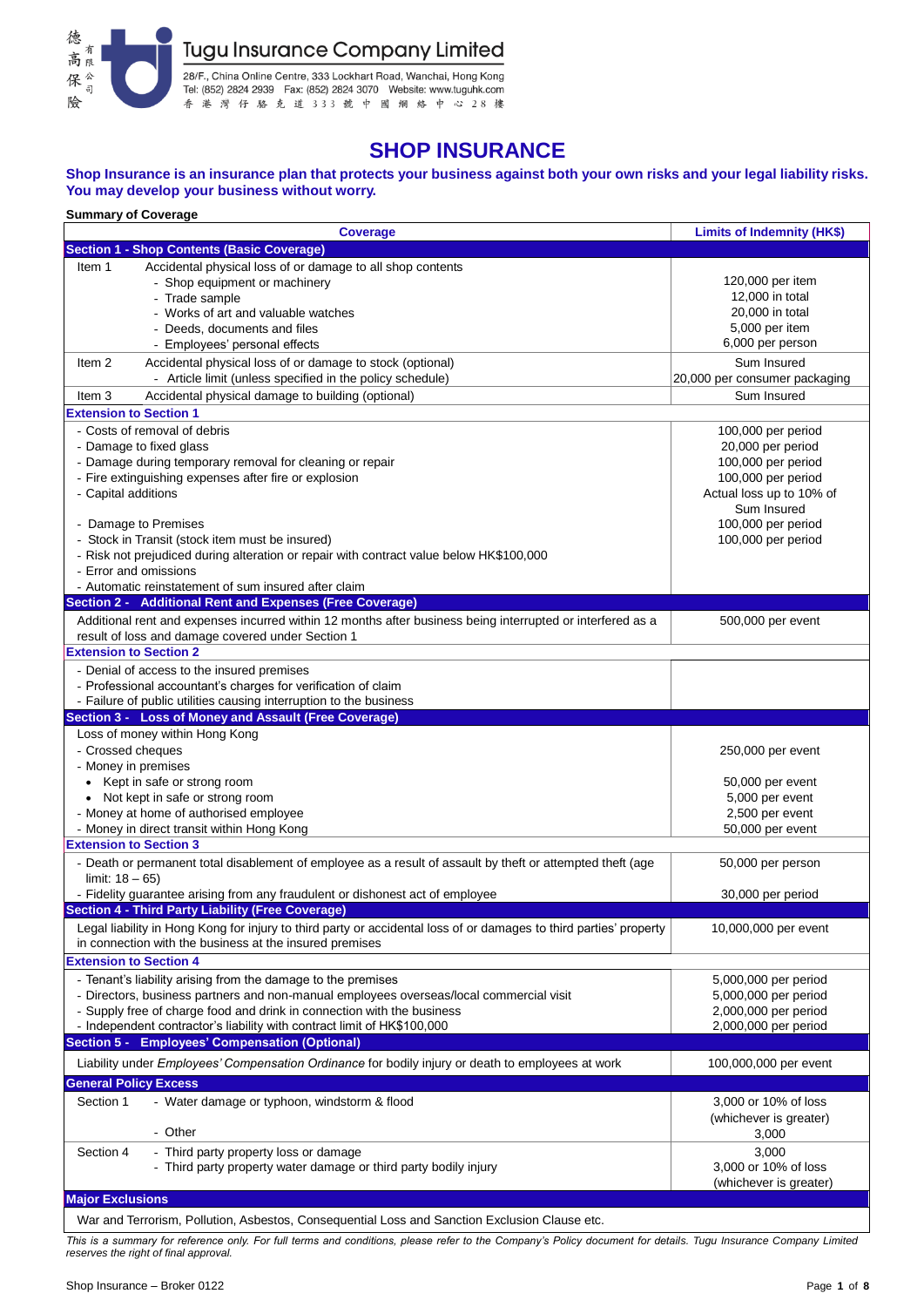

# **店舖保險計劃**

## **店舖保險計劃為您提供全面的財物損毀及法律責任保障,助您無後顧之憂、全力拓展業務。**

| 保障範圍摘要                                           |                  |
|--------------------------------------------------|------------------|
| 保障項目                                             | 賠償限額 (港幣)        |
| 第一節 - 店舖財物 (基本保障)                                |                  |
| 店舖財物意外損失或損毀<br>項目一                               |                  |
| 店舖機器及工具                                          | 每件 120,000       |
| 業務樣本                                             | 總數 12,000        |
| 藝術品及貴價手錶                                         | 總數 20,000        |
| 契約、文件及檔案                                         | 每件 5,000         |
| 僱員的個人物品                                          |                  |
|                                                  | 每人 6,000         |
| 項目二<br>存貨意外損失或損毀 (自選保障)                          | 投保金額             |
| 每件限額 (除非於承保表內特別定明)                               | 每一消費品包裝 20,000   |
| 項目三<br>建築物物質性的意外損毀 (自選保障)                        | 投保金額             |
| 第一節之額外保障                                         |                  |
| 碎片清理費用<br>$\sim$                                 | 每一段保險期 100,000   |
| 固定玻璃損毀                                           | 每一段保險期 20,000    |
| 暫時遷離作清潔或修理時的損毀                                   | 每一段保險期 100,000   |
| 火災或爆炸後的滅火設備費用                                    | 每一段保險期 100,000   |
| 資產添置<br>$\overline{\phantom{a}}$                 | 實際損失(以投保額10%為限)  |
| 物業損毀                                             | 每一段保險期 100,000   |
| 運送貨物 (貨物必須是投保項目)                                 | 每一段保險期 100,000   |
| 工程費少於港幣 100,000 的改建及維修時不影響風險                     |                  |
| 非蓄意及無意的錯誤及漏報                                     |                  |
| 索償後自動回復投保額<br>$\overline{\phantom{a}}$           |                  |
| 第二節 - 額外租金及支出 (免費保障)                             |                  |
| 因第一節所承保的損失或損毀而導致業務中斷或受阻,為恢復業務正常運作而引致損失或損毀十二      | 每宗事故 500,000     |
| 個月內的額外租 <b>金</b> 及支出。                            |                  |
| 第二節之額外保障                                         |                  |
| 通往受保物業通道受阻                                       |                  |
| 處理索償所需專業會計師費用                                    |                  |
| 因公共設施損毀引致業務中斷                                    |                  |
| 第三節 - 金錢損失及遇襲 (免費保障)                             |                  |
| 在香港境内的金錢損失                                       |                  |
|                                                  |                  |
|                                                  |                  |
| 劃線支票                                             | 每宗事故 250,000     |
| 在店舖内的金錢                                          |                  |
| ■ 存放於夾萬或保險庫中                                     | 每宗事故 50,000      |
| ■ 非存放於夾萬或保險庫中                                    | 每宗事故 5,000       |
| 金錢存放在獲授權僱員的住所中                                   | 每宗事故 2,500       |
| 金錢在香港境內運送途中                                      | 每宗事故 50,000      |
| 第三節之額外保障                                         |                  |
| 僱員因偷竊或企圖偷竊而受襲擊而導致死亡或永久完全傷殘 (只適用於 18 歲至 65 歲的僱員 ) | 每位僱員 50,000      |
| 僱員因欺詐或不誠實行為的忠誠保障                                 | 每位僱員 / 每年 30,000 |
| 第四節 - 第三者責任 (免費保障)                               |                  |
|                                                  |                  |
| 在受保物業內因公司業務有關之原因引致第三者身體損傷或蒙受財物損失的香港法律責任。         | 每宗事故 10,000,000  |
| 第四節之額外保障                                         |                  |
| 對物業造成損毀的租戶責任<br>$\sim$                           | 每一保險期 5,000,000  |
| 董事、業務夥伴及非體力勞動僱員海外 / 本地商務公幹                       | 每一保險期 5,000,000  |
| 因業務關係免費提供的食物及飲品                                  | 每一保險期 2,000,000  |
| 工程費少於港幣 100,000 的獨立承包商責任                         | 每一保險期 5,000,000  |
| 第五節 - 僱員賠償 (自選保障)                                |                  |
| 根據《僱員補償條例》對僱員在工作過程中導致身體損傷或死亡之法律責任。               | 每宗事故 100,000,000 |
| ·般自負額                                            |                  |
| 第一節<br>因水浸/颱風、風暴和洪水所引致的損失或損毀                     | 3,000 或損失價值之 10% |
|                                                  | (以較高者為準)         |
|                                                  | 3,000            |
| - 其他                                             |                  |
| - 第三者財物損失或損毀<br>第四節                              | 3,000            |
| - 因水災造成第三者財物損失或損毀 / 第三者身體損傷                      | 3,000 或損失價值之 10% |
|                                                  | (以較高者為準)         |
| 主要不保事項<br>戰爭、恐怖活動、污染、石棉、任何後果損失及制裁除外條款等。          |                  |

以上內容僅供參考,惟有關保障計劃的內容及細則將詳列於保單內,德高保險有限公司保留最終批核權。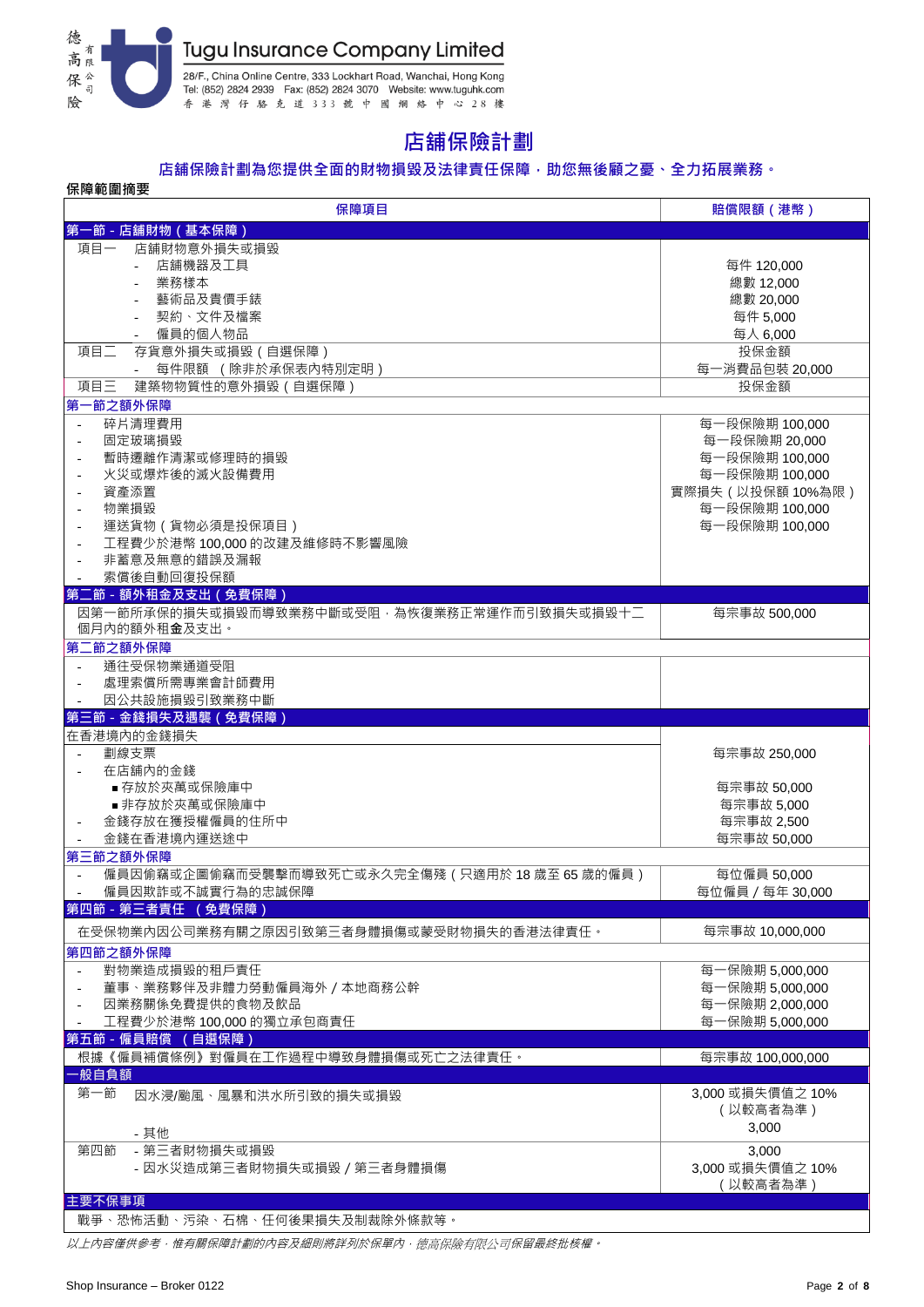

|                                                                          |                                                                                                                          |  | <b>SHOP INSURANCE - PROPOSAL FORM</b>                                                                                                                                                 | 店舖保險計劃 - 投保表格                                  |                                                      |                                                                                                                                                                                                                                                                                                                               |  |  |
|--------------------------------------------------------------------------|--------------------------------------------------------------------------------------------------------------------------|--|---------------------------------------------------------------------------------------------------------------------------------------------------------------------------------------|------------------------------------------------|------------------------------------------------------|-------------------------------------------------------------------------------------------------------------------------------------------------------------------------------------------------------------------------------------------------------------------------------------------------------------------------------|--|--|
|                                                                          | Please complete in BLOCK Letters 請以英文正楷填寫                                                                                |  |                                                                                                                                                                                       |                                                |                                                      |                                                                                                                                                                                                                                                                                                                               |  |  |
|                                                                          | 1. Information of Proposer 投保人資料                                                                                         |  |                                                                                                                                                                                       |                                                |                                                      |                                                                                                                                                                                                                                                                                                                               |  |  |
|                                                                          | Company Name 公司名稱                                                                                                        |  |                                                                                                                                                                                       |                                                |                                                      |                                                                                                                                                                                                                                                                                                                               |  |  |
|                                                                          | Document) 商業登記號碼 (請提供有效的商業登記副本)                                                                                          |  | Business Registration Number (Please provide a copy of valid Business Registration                                                                                                    |                                                | Company Website 公司網頁                                 |                                                                                                                                                                                                                                                                                                                               |  |  |
|                                                                          | Correspondence Address 通訊地址                                                                                              |  |                                                                                                                                                                                       |                                                |                                                      |                                                                                                                                                                                                                                                                                                                               |  |  |
| Business Nature 業務性質                                                     |                                                                                                                          |  | Business Hours 營業時間                                                                                                                                                                   |                                                |                                                      |                                                                                                                                                                                                                                                                                                                               |  |  |
| General Description of the Business Activities/Profession 概述公司的業務活動 / 專業 |                                                                                                                          |  |                                                                                                                                                                                       | Any Shift Duty 員工是否需要輪班工作<br>□ Yes 是<br>口 No 否 |                                                      |                                                                                                                                                                                                                                                                                                                               |  |  |
|                                                                          | Name of Contact Person 聯絡人姓名                                                                                             |  |                                                                                                                                                                                       | Contact Number 聯絡電話號碼                          |                                                      |                                                                                                                                                                                                                                                                                                                               |  |  |
|                                                                          | Insured Location 投保地址 / Place of Employment 工作地址                                                                         |  |                                                                                                                                                                                       |                                                | □ Same as the above Correspondence Address 與上述通訊地址相同 |                                                                                                                                                                                                                                                                                                                               |  |  |
|                                                                          | 2. Selection of Coverage 投保項目                                                                                            |  |                                                                                                                                                                                       |                                                |                                                      |                                                                                                                                                                                                                                                                                                                               |  |  |
|                                                                          |                                                                                                                          |  |                                                                                                                                                                                       |                                                |                                                      | Sum Insured 投保金額                                                                                                                                                                                                                                                                                                              |  |  |
| Coverage 保障項目<br>Section 1<br>Item 1: Contents<br>第一節<br>項目一財物           |                                                                                                                          |  | Including decorations, improvements and employees' personal effects. Please<br>specify those insured items which exceed the plan item limit.<br>包括裝飾、裝修、僱員的私人物品等。請詳細列明超出本計劃每件限額的投保物件。 |                                                | HK\$<br>港幣                                           |                                                                                                                                                                                                                                                                                                                               |  |  |
|                                                                          | Item 2: Stock<br>項目二:存貨                                                                                                  |  |                                                                                                                                                                                       |                                                | HK\$<br>港幣                                           |                                                                                                                                                                                                                                                                                                                               |  |  |
|                                                                          | Article limit 每件最高價值 ________________________<br>Item 3: Building<br>Hire Purchase Owner: (if any) 財務公司 (如有者)<br>項目三:建築物 |  |                                                                                                                                                                                       |                                                | HK\$<br>港幣                                           |                                                                                                                                                                                                                                                                                                                               |  |  |
| Section 5<br>第五節                                                         | Employees'<br>Compensation<br>僱員補償                                                                                       |  | Information of Employees 僱員資料<br>報告 · 報稅表或其他相關文件)                                                                                                                                     |                                                |                                                      | Please provide a copy of latest wageroll (e.g. latest MPF contribution records, financial statements, tax returns<br>or other relevant documents) of employee(s) 請提供最近的僱員工資副本 ( 例如: 最近的強積金供款記錄 · 財務                                                                                                                           |  |  |
|                                                                          |                                                                                                                          |  | Occupation of Employee(s)<br>by Categories<br>僱員職業類別                                                                                                                                  | Number of<br>Employees<br>僱員人數                 | HK\$ 港幣                                              | Estimated Annual Salaries/Wages &<br><b>Other Earnings</b><br>預計的年薪 / 工資及其他收入<br>*Earnings include salaries, commissions, bonuses,<br>overtime, allowance, etc., in accordance with the<br>Employees' Compensation Ordinance (Chapter<br>282 of the Laws of Hong Kong).<br>根據《僱員補償條例》(香港法例第 282 章) ·<br>收入包括薪金、佣金、獎金、加班費、津貼等。 |  |  |
|                                                                          |                                                                                                                          |  |                                                                                                                                                                                       |                                                | HK\$ 港幣                                              |                                                                                                                                                                                                                                                                                                                               |  |  |
|                                                                          |                                                                                                                          |  |                                                                                                                                                                                       |                                                | HK\$ 港幣                                              |                                                                                                                                                                                                                                                                                                                               |  |  |
| Effective Date 生效日期                                                      |                                                                                                                          |  | From $\pm$ :<br>$\prime$<br>$DD \Box$                                                                                                                                                 | $\prime$<br>$MMF$ YYYY 年                       | To 至<br>÷<br>$\prime$<br>DD E                        | $\prime$<br>MM 月 YYYY 年                                                                                                                                                                                                                                                                                                       |  |  |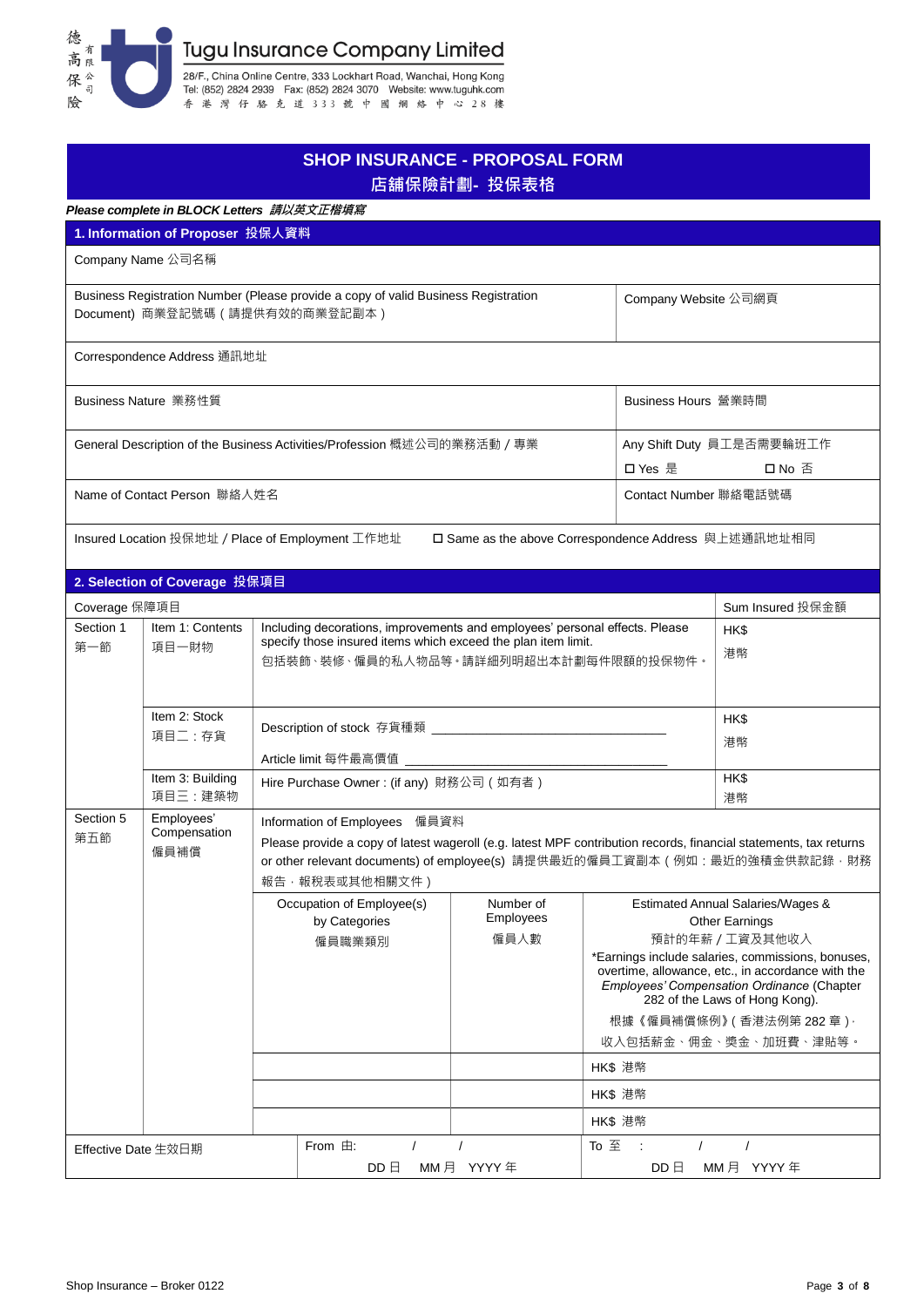

28/F., China Online Centre, 333 Lockhart Road, Wanchai, Hong Kong<br>Tel: (852) 2824 2939 Fax: (852) 2824 3070 Website: www.tuguhk.com<br>香港 灣 仔 駱 克 道 3 3 3 就 中 國 綱 絡 中 心 2 8 樓

|                 | 3. Questions 問題                                                                                                                                                                                                                                                                           |             |               |  |  |  |  |
|-----------------|-------------------------------------------------------------------------------------------------------------------------------------------------------------------------------------------------------------------------------------------------------------------------------------------|-------------|---------------|--|--|--|--|
| $\mathbf{1}$    | How long has the business been established?<br>公司成立多少年?                                                                                                                                                                                                                                   | Year(s) $#$ |               |  |  |  |  |
| $\overline{2}$  | Is your premises not solely occupied by you? If yes, please give details of other occupancy.<br>閣下的店舖是否並非獨佔?如「是」者,請提供其他佔用人資料。                                                                                                                                                             | Yes 是 □     | $No \n  \Box$ |  |  |  |  |
| 3               | Any working experience/qualification/certificate that you or employee(s) possesses in relation to the<br>business? If yes, please give details.<br>閣下或員工在相關的業務方面具有任何工作經驗 / 資格 / 證書 ? 如「是」者·請詳述說明之。                                                                                        | Yes 是 □     | $No \n  \Box$ |  |  |  |  |
| 4               | Do you need to insure your liability under the Employees' Compensation Ordinance to the<br>employees of sub-contractors? If yes, please give details.<br>閣下是否需要根據《僱員補償條例》投保承包商的責任 ? 如「是」者,請詳述說明之。                                                                                         | Yes 是 □     | No否 □         |  |  |  |  |
| 5               | Do you want the Geographical Area of the Policy under Section 5 - Employees' Compensation<br>a)<br>to be extended to apply outside Hong Kong in respect of employee(s) working abroad? If yes,<br>please give details.<br>閣下是否需要將保單第五節「僱員補償」的保障範圍延伸至在香港境外工作的僱員?如「是」者,<br>請詳述說明之。          | Yes 是 □     | No否 □         |  |  |  |  |
|                 | b) Do any employee(s) need to station more than 3 months at anywhere outside Hong Kong? If<br>yes, please give details.<br>是否有僱員需要駐守在香港境外地方超過三個月?如「是」者,請詳述說明之。                                                                                                                            | Yes 是 □     | No否 □         |  |  |  |  |
| 6               | Do you hire any self-employed persons? If yes, please give details.<br>a)<br>閣下是否有聘用自僱人士?如「是」者,請詳述說明之。                                                                                                                                                                                    | Yes 是 □     | $No \n  \Box$ |  |  |  |  |
|                 | b) Do you hire any part-time employees? If yes, please give details.<br>閣下是否有聘用兼職僱員? 如「是」者,請詳述說明之。                                                                                                                                                                                        | Yes 是 □     | No否 □         |  |  |  |  |
|                 | Do you plan to increase the number of the employees substantially or add different occupations<br>C)<br>in a short period of time? If yes, please give details.<br>閣下是否有計劃在短時間內大幅增加僱員人數或增加不同職業?如「是」者·請詳述說明之·                                                                              | Yes 是 □     | $No \n  \Box$ |  |  |  |  |
| 7               | Do your employee(s) need to work on ships, chemical works, off-shore structures, oil or gas<br>refineries? If yes, please give details.<br>閣下的僱員是否需要在船上、化學工場、離岸設施、石油或天然氣煉油廠工作?如「是」者,請詳述<br>説明之。                                                                                           | Yes 是 □     | No 否 □        |  |  |  |  |
| 8               | Do your employee(s) need to work over 30 feet or work underground? If yes, please give details.<br>閣下的僱員是否需要在高於地面 30 呎或在地底工作?如「是」者, 請詳述說明之。                                                                                                                                               | Yes 是 □     | No否 □         |  |  |  |  |
| 9               | Do your employee(s) need to work at construction site?<br>閣下的僱員是否需要在建築工地工作?                                                                                                                                                                                                               | Yes 是 □     | $No \n  \Box$ |  |  |  |  |
| 10 <sup>°</sup> | Do your employee(s) need to use, handle, store or transport any hazardous substances such as<br>toxic chemicals, explosive substances, gases, asbestos or radioactive substance? If yes, please<br>give details.<br>閣下的僱員是否需要使用、處理、儲存或運載任何有害物質‧例如:有毒化學品、爆炸品、氣體、石<br>棉或放射性物品?如「是」者,請詳述說明之。 | Yes 是 □     | $No \n  \Box$ |  |  |  |  |
| 11              | Have you suffered any loss or damage covered by this plan during the past 3 years? If yes, please<br>give details. 閣下於過往三年是否就本計劃的承保範圍內的保障招致有關的損失或損毀? 如「是」者 ·<br>請詳述說明之。                                                                                                                   | Yes 是 □     | $No \n  \Box$ |  |  |  |  |
| 12 <sup>°</sup> | Any employee(s) wounded or dead due to business operation in the past 3 years? If yes, please give<br>details.<br>是否有僱員在過去三年內﹐因執行職務而受傷或死亡?如「是」者﹐請詳述說明之‧                                                                                                                                   | Yes 是 □     | $No \n  \Box$ |  |  |  |  |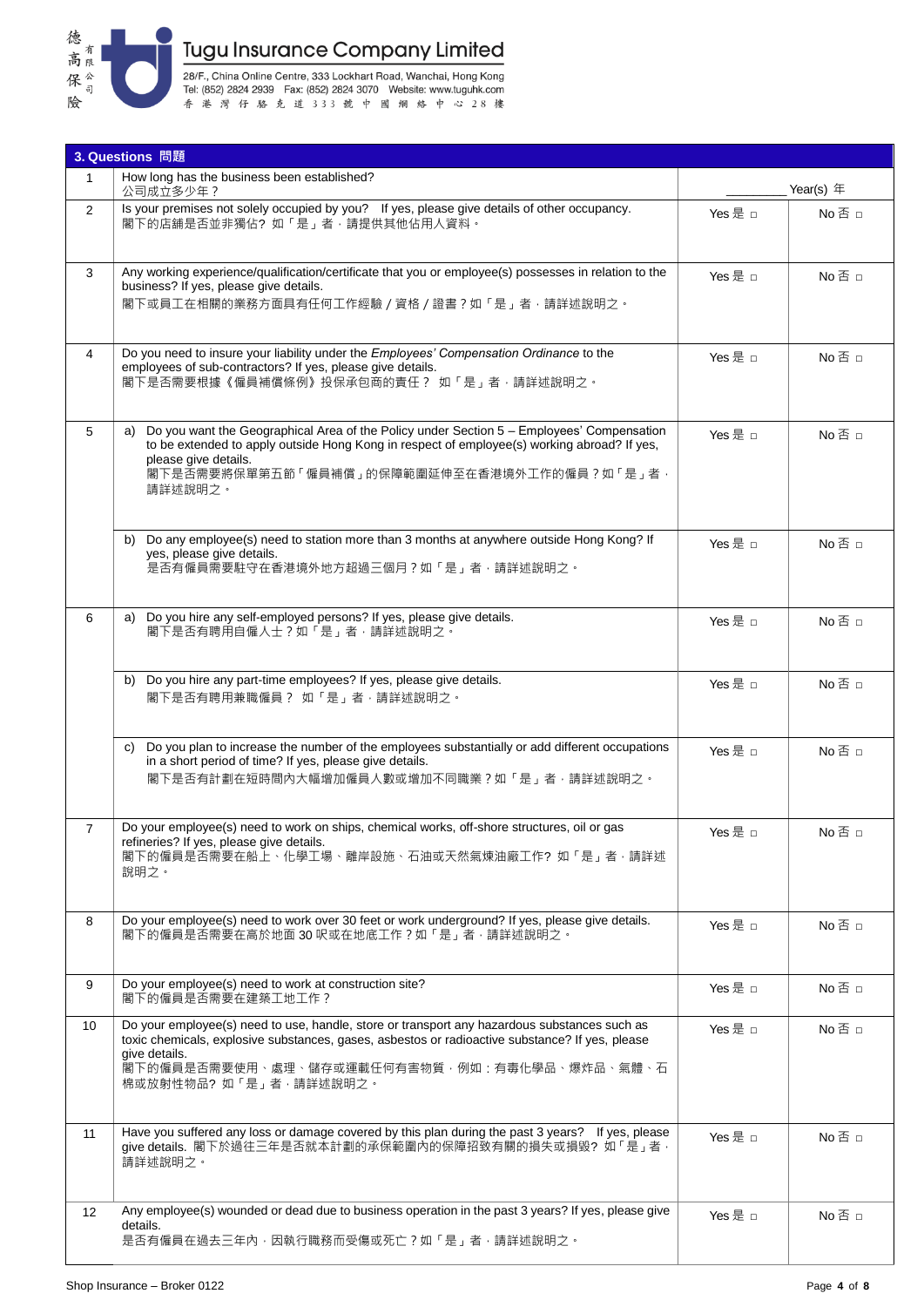

|                                        |                                                                                                                                                                                                                                                                                                                                                                                                                                                                                                                                                                                                                                                                                                                                                                                                                                                                                                                                                                                                     | [Note: Employer shall make request on the previous insurers for providing written evidence of such<br>records] 【提示:僱主應向前保險公司要求提供意外記錄證據】                                                                                                                                                                                                                                                                                                                                                                                                                                                                                                                                                                                            |                                                                                                |          |                                 |  |  |
|----------------------------------------|-----------------------------------------------------------------------------------------------------------------------------------------------------------------------------------------------------------------------------------------------------------------------------------------------------------------------------------------------------------------------------------------------------------------------------------------------------------------------------------------------------------------------------------------------------------------------------------------------------------------------------------------------------------------------------------------------------------------------------------------------------------------------------------------------------------------------------------------------------------------------------------------------------------------------------------------------------------------------------------------------------|------------------------------------------------------------------------------------------------------------------------------------------------------------------------------------------------------------------------------------------------------------------------------------------------------------------------------------------------------------------------------------------------------------------------------------------------------------------------------------------------------------------------------------------------------------------------------------------------------------------------------------------------------------------------------------------------------------------------------------|------------------------------------------------------------------------------------------------|----------|---------------------------------|--|--|
|                                        | <b>Accident Year</b><br>發生意外的年份                                                                                                                                                                                                                                                                                                                                                                                                                                                                                                                                                                                                                                                                                                                                                                                                                                                                                                                                                                     | Paid Claim(s)<br>(including partial claim<br>payment)<br>已支付的賠償<br>(包括部分已支付的賠償)                                                                                                                                                                                                                                                                                                                                                                                                                                                                                                                                                                                                                                                    | Outstanding Claim(s)<br>尚待解決的賠償                                                                |          | Total for the Year<br>年度總計      |  |  |
|                                        |                                                                                                                                                                                                                                                                                                                                                                                                                                                                                                                                                                                                                                                                                                                                                                                                                                                                                                                                                                                                     | Amount (HK\$)                                                                                                                                                                                                                                                                                                                                                                                                                                                                                                                                                                                                                                                                                                                      | Amount (HK\$)                                                                                  |          | Number of Case<br>Amount (HK\$) |  |  |
|                                        |                                                                                                                                                                                                                                                                                                                                                                                                                                                                                                                                                                                                                                                                                                                                                                                                                                                                                                                                                                                                     | 金額 (港幣)                                                                                                                                                                                                                                                                                                                                                                                                                                                                                                                                                                                                                                                                                                                            | 金額 (港幣)                                                                                        | 意外次數     | 金額 (港幣)                         |  |  |
|                                        |                                                                                                                                                                                                                                                                                                                                                                                                                                                                                                                                                                                                                                                                                                                                                                                                                                                                                                                                                                                                     |                                                                                                                                                                                                                                                                                                                                                                                                                                                                                                                                                                                                                                                                                                                                    |                                                                                                |          |                                 |  |  |
|                                        |                                                                                                                                                                                                                                                                                                                                                                                                                                                                                                                                                                                                                                                                                                                                                                                                                                                                                                                                                                                                     |                                                                                                                                                                                                                                                                                                                                                                                                                                                                                                                                                                                                                                                                                                                                    |                                                                                                |          |                                 |  |  |
|                                        |                                                                                                                                                                                                                                                                                                                                                                                                                                                                                                                                                                                                                                                                                                                                                                                                                                                                                                                                                                                                     | Details of any Claim with amount over HK\$50,000. 如賠償金額超過港幣 50,000 · 請詳述說明之。                                                                                                                                                                                                                                                                                                                                                                                                                                                                                                                                                                                                                                                       |                                                                                                |          |                                 |  |  |
|                                        | Date of Accident                                                                                                                                                                                                                                                                                                                                                                                                                                                                                                                                                                                                                                                                                                                                                                                                                                                                                                                                                                                    | Details of each accident                                                                                                                                                                                                                                                                                                                                                                                                                                                                                                                                                                                                                                                                                                           |                                                                                                |          | Claim Amount (HK\$)             |  |  |
|                                        | 發生意外的日期                                                                                                                                                                                                                                                                                                                                                                                                                                                                                                                                                                                                                                                                                                                                                                                                                                                                                                                                                                                             |                                                                                                                                                                                                                                                                                                                                                                                                                                                                                                                                                                                                                                                                                                                                    | (including cause of loss, degree of injury, current status, etc.)<br>每宗事故的細節 (包括意外原因、受傷程度和現狀等) |          | 賠償金額 (港幣)                       |  |  |
|                                        |                                                                                                                                                                                                                                                                                                                                                                                                                                                                                                                                                                                                                                                                                                                                                                                                                                                                                                                                                                                                     |                                                                                                                                                                                                                                                                                                                                                                                                                                                                                                                                                                                                                                                                                                                                    |                                                                                                | Paid 已支付 | Outstanding<br>尚待解決             |  |  |
|                                        |                                                                                                                                                                                                                                                                                                                                                                                                                                                                                                                                                                                                                                                                                                                                                                                                                                                                                                                                                                                                     |                                                                                                                                                                                                                                                                                                                                                                                                                                                                                                                                                                                                                                                                                                                                    |                                                                                                |          |                                 |  |  |
|                                        |                                                                                                                                                                                                                                                                                                                                                                                                                                                                                                                                                                                                                                                                                                                                                                                                                                                                                                                                                                                                     |                                                                                                                                                                                                                                                                                                                                                                                                                                                                                                                                                                                                                                                                                                                                    |                                                                                                |          |                                 |  |  |
|                                        |                                                                                                                                                                                                                                                                                                                                                                                                                                                                                                                                                                                                                                                                                                                                                                                                                                                                                                                                                                                                     |                                                                                                                                                                                                                                                                                                                                                                                                                                                                                                                                                                                                                                                                                                                                    |                                                                                                |          |                                 |  |  |
| 13                                     | the name of Insurer.                                                                                                                                                                                                                                                                                                                                                                                                                                                                                                                                                                                                                                                                                                                                                                                                                                                                                                                                                                                | Are you at present insured, or have you ever proposed for a Shop Insurance or Employees'<br>Compensation Insurance in respect of your liability to your employee(s)? If yes, please state<br>閣下現在或以前是否曾為僱員投保店舖保險或勞工保險?如「是」者·請列明該保險公司名稱。                                                                                                                                                                                                                                                                                                                                                                                                                                                                                            |                                                                                                | Yes 是 □  | No否口                            |  |  |
| 14                                     | 保?如「是」者,請詳述說明之。                                                                                                                                                                                                                                                                                                                                                                                                                                                                                                                                                                                                                                                                                                                                                                                                                                                                                                                                                                                     | Has any proposal /renewal ever been declined or cancelled or increase premium rate or<br>imposed restricted terms or refused to renew? If yes, please give details.<br>閣下投保或續保時,是否曾經被保險公司拒絕或取消保單或增加保險費或附加限制條款或拒絕續                                                                                                                                                                                                                                                                                                                                                                                                                                                                                                                  |                                                                                                | Yes 是 □  | No否 □                           |  |  |
| 15                                     |                                                                                                                                                                                                                                                                                                                                                                                                                                                                                                                                                                                                                                                                                                                                                                                                                                                                                                                                                                                                     | Is a burglary alarm installed in your premises? If yes, please give details.<br>受保地址是否裝有防盜警報系统?如「是」者,請詳述說明之。                                                                                                                                                                                                                                                                                                                                                                                                                                                                                                                                                                                                                       |                                                                                                | Yes 是 n  | $No \n   \Box$                  |  |  |
|                                        |                                                                                                                                                                                                                                                                                                                                                                                                                                                                                                                                                                                                                                                                                                                                                                                                                                                                                                                                                                                                     | 4. Personal Information Collection Statement ("PICS") 個人資料收集聲明                                                                                                                                                                                                                                                                                                                                                                                                                                                                                                                                                                                                                                                                     |                                                                                                |          |                                 |  |  |
|                                        |                                                                                                                                                                                                                                                                                                                                                                                                                                                                                                                                                                                                                                                                                                                                                                                                                                                                                                                                                                                                     | Tugu Insurance Company Limited ("the Company") may collect personal information to enable the Company to carry on insurance business. The personal                                                                                                                                                                                                                                                                                                                                                                                                                                                                                                                                                                                 |                                                                                                |          |                                 |  |  |
| a.<br>b.<br>c.<br>d.<br>e.<br>f.<br>g. | information may be used for the following purposes of:<br>any claims or investigation or analysis of such claims;<br>any activities directly relating to the above purposes.<br>in the above paragraph:                                                                                                                                                                                                                                                                                                                                                                                                                                                                                                                                                                                                                                                                                                                                                                                             | processing and assessing of applications for any insurance products and daily operation of the related services;<br>any alterations, variations, cancellation or renewal of any insurance and related services;<br>detect and prevent fraud (whether or not relating to the policy issued in respect of this application);<br>exercising any right under the insurance policy including right of subrogation, if applicable;<br>meeting the requirements under any law and regulation, requests from regulators, industry bodies, government agencies and court order; and<br>The information you provide to the Company may be provided or transferred to the following parties in Hong Kong or overseas for the purposes set out |                                                                                                |          |                                 |  |  |
| a.<br>b.<br>c.                         | any agent, contractor or third party service provider who provides administrative, telecommunications, computer, payment, debt collection, data<br>processing or storage or related services or any other company carrying on insurance or reinsurance related business, or an intermediary, or a<br>claim or investigation or other service provider providing services relevant to insurance business, for any of the above or related purposes;<br>any association, federation or similar organization of insurance companies ("Federation") that exists or is formed from time to time for any of the<br>above or related purposes or to enable the Federation to carry out its regulatory functions or such other functions that may be assigned to the<br>Federation from time to time and are reasonably required in the interest of the insurance industry or any member(s) of the Federation;<br>any members of the Federation by the Federation for any of the above or related purposes; |                                                                                                                                                                                                                                                                                                                                                                                                                                                                                                                                                                                                                                                                                                                                    |                                                                                                |          |                                 |  |  |
| d.                                     | regulators;                                                                                                                                                                                                                                                                                                                                                                                                                                                                                                                                                                                                                                                                                                                                                                                                                                                                                                                                                                                         |                                                                                                                                                                                                                                                                                                                                                                                                                                                                                                                                                                                                                                                                                                                                    |                                                                                                |          |                                 |  |  |
| e.<br>f.                               | lawyers;<br>health care professionals; hospitals;                                                                                                                                                                                                                                                                                                                                                                                                                                                                                                                                                                                                                                                                                                                                                                                                                                                                                                                                                   |                                                                                                                                                                                                                                                                                                                                                                                                                                                                                                                                                                                                                                                                                                                                    |                                                                                                |          |                                 |  |  |
| g.<br>h.                               | auditors;                                                                                                                                                                                                                                                                                                                                                                                                                                                                                                                                                                                                                                                                                                                                                                                                                                                                                                                                                                                           | organisations that consolidate claims and underwriting information for the insurance industry;                                                                                                                                                                                                                                                                                                                                                                                                                                                                                                                                                                                                                                     |                                                                                                |          |                                 |  |  |
| i.<br>j.                               | fraud prevention organisations;                                                                                                                                                                                                                                                                                                                                                                                                                                                                                                                                                                                                                                                                                                                                                                                                                                                                                                                                                                     | other insurance companies (whether directly or through fraud prevention organisation or other persons named in this paragraph);                                                                                                                                                                                                                                                                                                                                                                                                                                                                                                                                                                                                    |                                                                                                |          |                                 |  |  |
| k.                                     |                                                                                                                                                                                                                                                                                                                                                                                                                                                                                                                                                                                                                                                                                                                                                                                                                                                                                                                                                                                                     | the police and databases or registers (and their operators) used by the insurance industry to analyse and check information provided against                                                                                                                                                                                                                                                                                                                                                                                                                                                                                                                                                                                       |                                                                                                |          |                                 |  |  |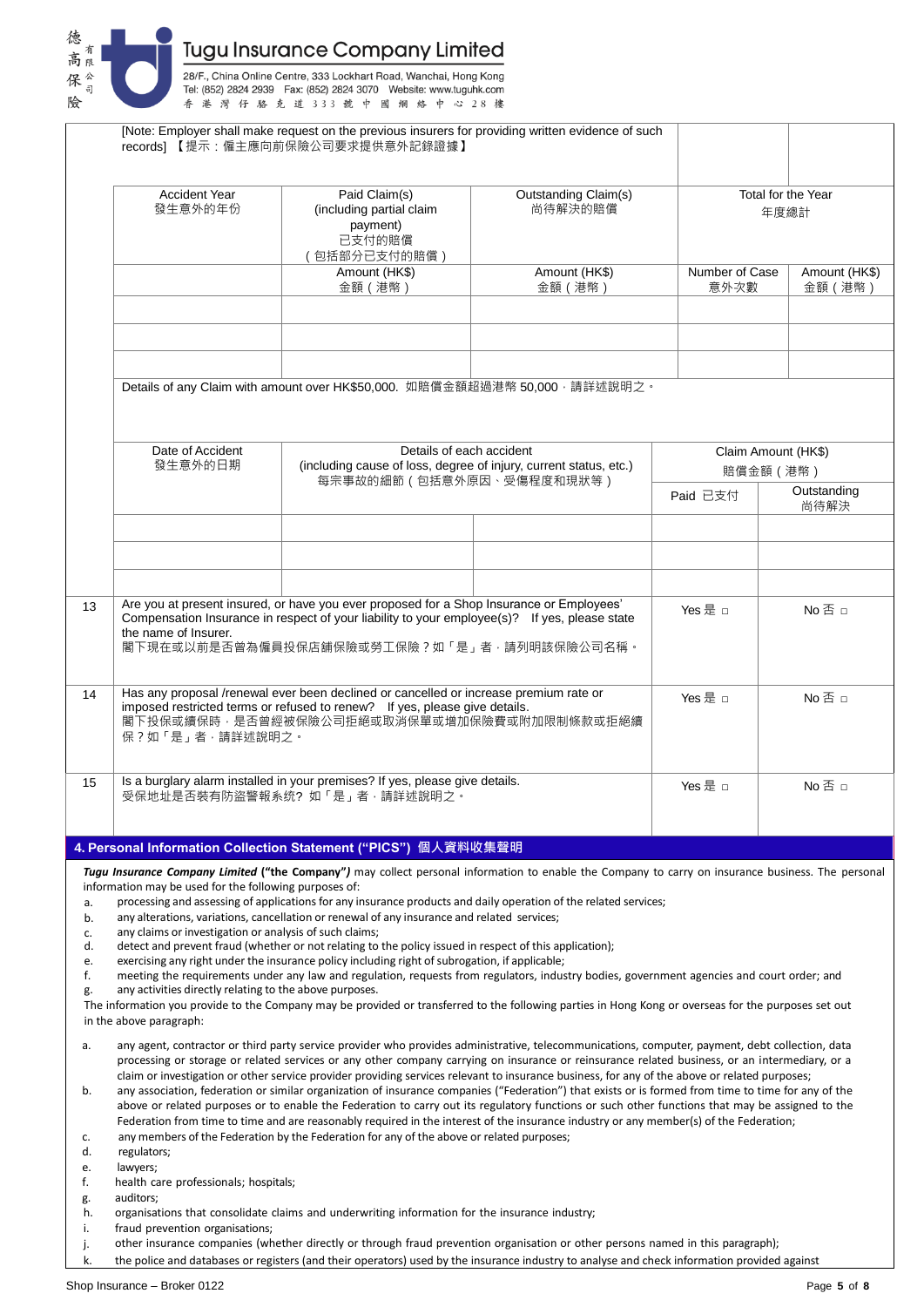

28/F., China Online Centre, 333 Lockhart Road, Wanchai, Hong Kong Tel: (852) 2824 2939 Fax: (852) 2824 3070 Website: www.tuguhk.com 港灣仔駱克道333號中國網絡中心28樓 香

#### existing information; and

l. any party under a duty of confidentiality to the Company including a group company of the Company which has undertaken to keep such information confidential.

If you do not agree to the use of your personal data for above purposes, it would not be possible for the Company to process your application and render the services.

You may seek access to and to request correction of any personal information concerning yourself held by the Company subject to payment of an administrative fee. Requests for such access or correction can be made in writing to Tugu Insurance Company Limited, 28/F, China Online Centre, 333 Lockhart Road, Wanchai, Hong Kong.

(If there is any inconsistency between the English and Chinese version of this Personal Information Collection Statement, the English version shall prevail.)

#### *Privacy Policy Statement*

*Tugu Insurance Company Limited* **(the "Company")** is committed to full compliance with the requirements of the Personal Data (Privacy) Ordinance, Cap.486 ("the Ordinance") in respect of the collection, use, retention and disclosure of personal information.

At all times, the Company shall endeavour to ensure all collection and/or storage and/or transmission and/or usage of personal data from individuals be done in accordance with the obligations and requirements of the Ordinance. In doing so, the Company will ensure that staff involved in handling personal data comply with the strictest standards of security and confidentiality.

We collect personal data in a number of ways. The most common circumstances in which we collect personal data are when you enquire about products we offer, you apply for an insurance product, or make a claim.

The types of personal data we collect from you will depend on the circumstances in which that information is collected. We may collect details including your name, HKID, date of birth, contact details and other personal data which is relevant to the insurance product you are applying for or the claim you are making.

The purposes for which your personal data will be used will depend on the circumstances in which that personal data is collected. We will inform you of the purposes for which we intend to use your personal data in the Personal Information Collection Statement at or before the time we collect your personal data.

Generally, we may use your personal data for the purpose for which you provided it to us; for the purposes which are directly related to the purposes for which you provided it to us; and any other purposes to which you have consented.

Your personal data may be provided or transferred to other third party. The third parties to whom your personal data will be disclosed will depend on the purposes for which that personal data is used. We will inform you of the third parties to whom your personal data will be disclosed in the Personal Information Collection Statement at or before the time we collect your personal data.

Generally, we may disclose your personal data as necessary for the purpose for which you provided it to us; for the purposes which are directly related to the purposes for which you provided it to us; and any other purposes to which you have consented.

In exceptional circumstances, we may be required or permitted by law to disclose personal data, for example to law enforcement authorities or to prevent a serious threat to public safety.

We will only retain the personal data for as long as it is necessary to fulfill the original or directly related purposes for which such data was collected, unless the personal data need to be retained to satisfy any applicable statutory, contractual or tortious obligations.

Under the Ordinance, individuals have the right to request access to and correction of their personal data held by the Company. Should you wish to access or correct your personal information held by us, please present your enquiry by writing to the Company at 28/F, China Online Centre, 333 Lockhart Road, Wanchai, Hong Kong. Any requests or access to and correction of personal information will be dealt with promptly and we will use our best endeavours to handle such requests before the expiry of 40 days maximum. A reasonable fee may be charged to

offset the Company's administration and actual costs incurred in the complying with your data access request.

(If there is any inconsistency between the English and Chinese version of this Privacy Policy Statement, the English version shall prevail.)

### **個人資料收集聲明**

**德高保險有限公司 (「本公司」)** 會收集個人資料以經營保險業務。個人資料會被用作下列用途:

- a. 處理及評估任何保險產品的申請和相關服務的日常運作;
- b. 修改、變更、取消或更新任何保險和相關服務;
- c. 任何申索或調查或分析有關申索;
- d. 偵測和防止欺詐行為(無論是否與就此申請而發出的保單有關);
- e. 如適用, 行使任何保險單內訂明的權利, 包括代位權;
- f. 符合任何法例和附屬法例的規定,監管機構、行業團體和政府代理的要求及法庭命令;及
- g. 任何與上述用途直接有關的活動。

本公司可就上一段列明的用途把閣下給予本公司的資料提供或轉交至以下列在香港境內或海外的各方:

- a. 任何代理、承包商或第三方服務供應商,包括提供行政、電訊、電腦、付款、收債、數據處理或儲存或相關服務的供應商,或任何其他經營 保險或分保相關業務的公司、或中介人、或提供申索或調查或其他提供與保險業務有關的服務供應商,作任何上述或相關的用途;
- b. 任何已成立或不時成立的協會、聯會或與保險公司相似的組織 (「聯會」) 作任何上述或相關的用途, 或協助聯會履行其規管職責或其他不時獲 分配的職責,而該等職責乃是為了保險行業或聯會任何會員的利益而合理地要求;
- c. 聯會任何成員由聯會作任何上述或相關用途;
- d. 監管機構;
- e. 律師;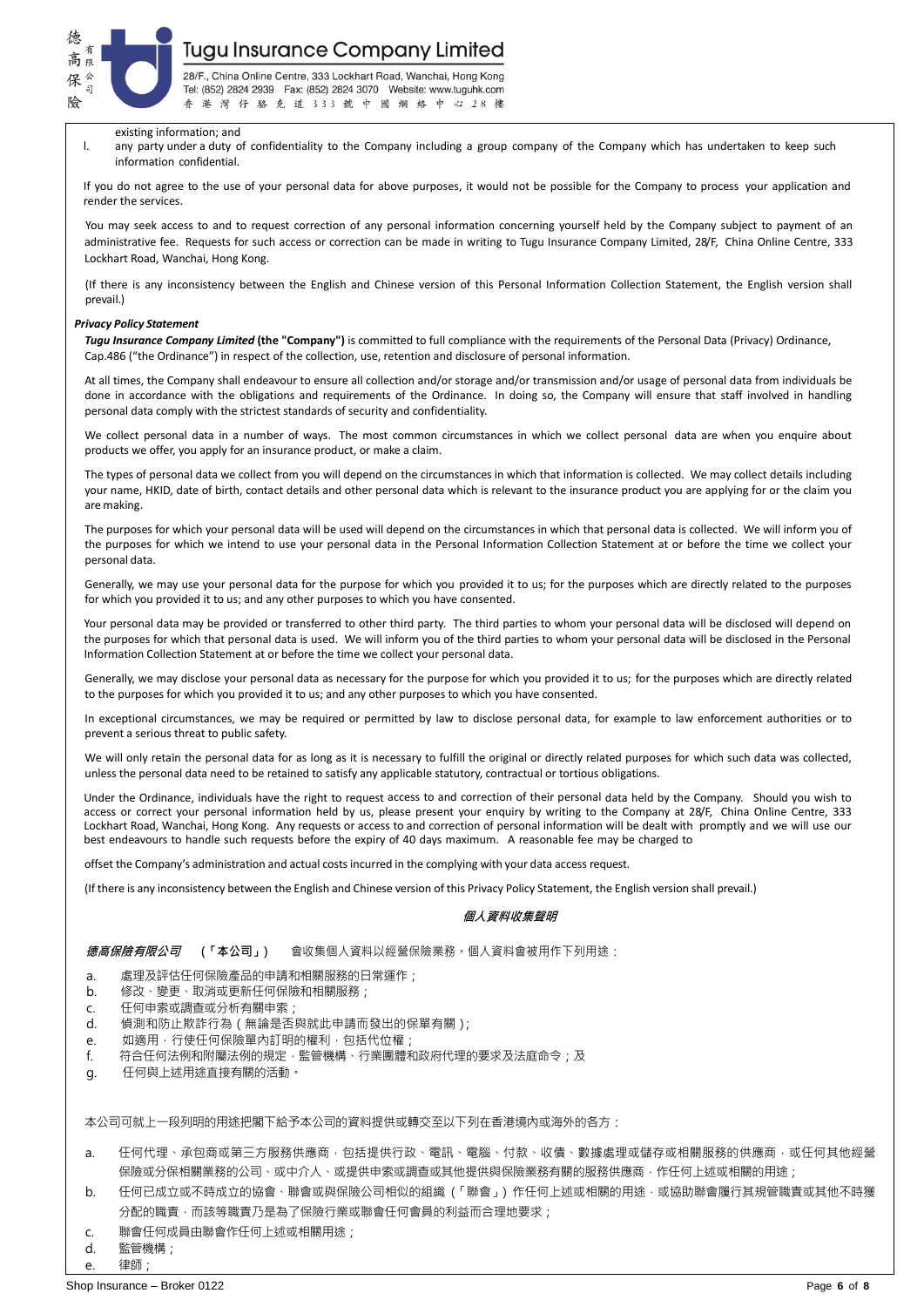

28/F., China Online Centre, 333 Lockhart Road, Wanchai, Hong Kong Tel: (852) 2824 2939 Fax: (852) 2824 3070 Website: www.tuguhk.com 香港灣仔駱克道333號中國網絡中心28樓

f. 醫護專業人士;醫院;

- g. 核數師;
- h. 整合保險業申索和承保資料的組織;
- i. 防欺詐組織;
- j. 其他保險公司(無論是直接地,或是通過防欺詐組織或本段中指名的其他人士);<br>k. 警察:和保險業就現有資料而對所提供的資料作出分析和檢查的數據庫或登記冊
- k. 警察;和保險業就現有資料而對所提供的資料作出分析和檢查的數據庫或登記冊(及其運營者);及
- l. 任何一方對本公司有保密責任,包括承諾將該等資料保持機密的本公司集團公司。

如閣下不同意使用其個人資料作上述用途,本公司則無法處理閣下的申請和提供服務。

閣下可查閱和更正本公司持有有關閣下的任何個人資料。閣下可就有關查閱和更正的要求致函至香港灣仔駱克道 333 號中國網絡中心二十八樓德高 保險有限公司。本公司有權收取相關的行政費用。

(若此個人資料收集聲明的中、英文版本有歧異之處,應以英文版為準。)

#### **私隱政策聲明**

**德高保險有限公司 (「本公司」)** 致力恪守第 486 章《個人資料(私隱)條例》(「條例」)有關收集、使用、保留和披露個人資料的規定。

本公司將無時無刻盡力確保所收集及/或儲存及/或傳送及/或使用的所有個人資料,須遵照條例規定的責任和要求處理。在執行上,本公司將確保負責處 理個人資料的員工遵守最嚴格的保安及保密標準。

我們以多個途徑收集個人資料,當中最常見的情況包括當閣下查詢本公司提供的產品、向本公司申請保險產品或提出申索時。

我們向閣下收集個人資料所屬的類別,視乎該資料是在甚麼情況下收集,可能包括閣下的姓名、香港身份證號碼、聯絡詳情及與閣下申請的保險產 品或閣下的索償相關的其他個人資料。

閣下的個人資料用作甚麼用途視乎收集該資料的情況而定。我們會於收集閣下的個人資料時或之前,在「個人資訊收集聲明」內通知閣下我們打算 使用其個人資料的用途。

一般而言,我們可使用閣下的個人資料作閣下提供有關資料予我們的用途、與該等用途直接相關的用途及任何其他閣下已同意的用途。

我們可提供或轉交閣下的個人資料至其他第三方。我們向哪些第三方披露閣下的個人資料,視乎該資料被用作甚麼用途。我們會於收集閣下的個人 資料時或之前,在「個人資訊收集聲明」內通知閣下我們打算向哪些第三方披露閣下的個人資料。

一般而言,我們可因應閣下提供有關資料予我們的用途、與該等用途直接相關的用途及任何其他閣下已同意的用途的需要而披露閣下的個人資料。

在特殊情況下,我們可因應法律規定或准許,如按照執法機關的要求或為防止危害公眾安全,披露有關個人資料。

我們保留有關個人資料的時間並不會長於達致收集該等資料原來或直接相關的用途,除非個人資料須受任何適用的法定、合約或侵權責任的規限而 被保留。

根據條例規定,個人有權要求查閱和更正本公司持有關於其本人的個人資料。若閣下欲查閱或更正本公司持有關於其本人的個人資料,請致函至香 港灣仔駱克道 333 號中國網絡中心二十八樓德高保險有限公司表達有關要求。我們會將盡快處理任何關於查閱或更正個人資料的要求,並盡力於收 到有關要求的 40 天限期內予以回覆。本公司或會收取合理的費用作行政和實際成本以便處理閣下的有關要求。 (若此私隱政策聲明的中、英文版本有歧 異之處,應以英文版為準。)

2019 年 8 月

### **Important Notes** 重 要 事 項

You should provide us with all relevant facts which are likely to influence whether we accept your proposal and on what terms and conditions. Failure to do so may not provide you with the cover you want and gives us the right to refuse any claims and void the policy completely. If you are in any doubt about a particular fact, you should tell us or your broker or insurance agent.You should keep a record (including copies of letters) of all information supplied to us in connection with this insurance. We will provide you with a copy of the completed proposal form on request.

若有任何資料或事項可能影響本公司對該項投保的接受或評估,均必須填報。如未能確定應否填報,請即通知本公司或閣下的經紀人或保險代理。敬請閣下 保存所有提供的資料(包括信件副本)的紀錄,以便日後參考。為保障閣下本身利益,務請確保填報全部有關事項。漏報可能使保單不能提供閣下所需要的保 險,甚至使該保單完全失效。